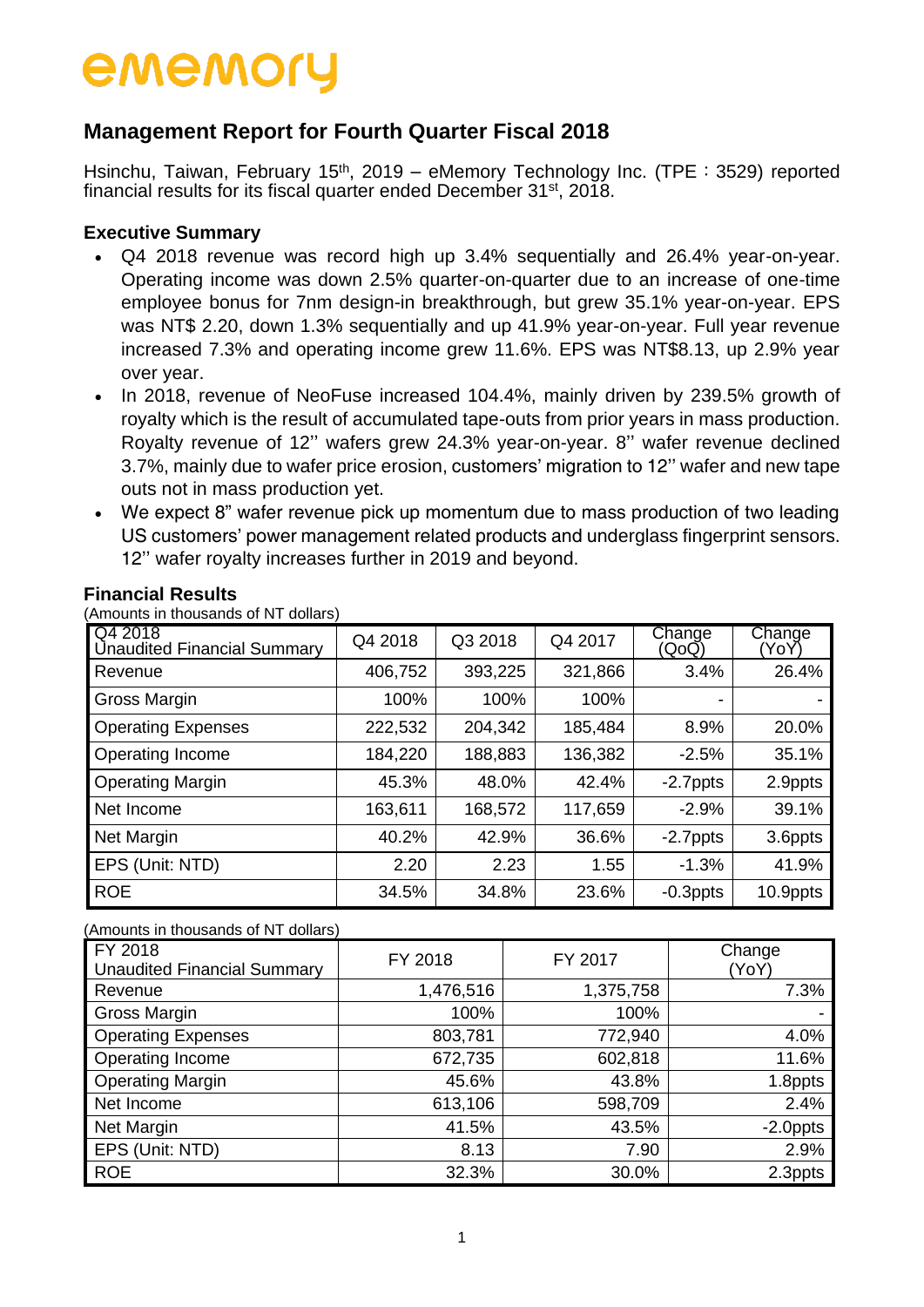## **Revenue Analysis**

(NT \$ Thousand)

|           | Q4 2018 | Q3 2018 | Q4 2017 | Change<br>(QoQ) | Change<br>(YoY) | FY 2018   | FY 2017   | Change<br>(YoY) |
|-----------|---------|---------|---------|-----------------|-----------------|-----------|-----------|-----------------|
| Licensing | 124,726 | 109,257 | 78,811  | 14.2%           | 58.3%           | 449,806   | 388,184   | 15.9%           |
| Royalty   | 282,026 | 283,968 | 243,055 | $-0.7%$         | 16.0%           | 1,026,710 | 987.574   | 4.0%            |
| Total     | 406,752 | 393,225 | 321,866 | 3.4%            | 26.4%           | 1,476,516 | 1,375,758 | 7.3%            |

#### (US \$ Thousand)

|           | Q4 2018 | Q3 2018 | Q4 2017 | Change<br>(QoQ) | Change<br>(YoY) | FY 2018 | FY 2017 | Change<br>(YoY) |
|-----------|---------|---------|---------|-----------------|-----------------|---------|---------|-----------------|
| Licensing | 4,061   | 3,581   | 2,620   | 13.4%           | 55.0%           | 14,949  | 12,787  | 16.9%           |
| Royalty   | 9,143   | 9,301   | 8,066   | $-1.7%$         | 13.4%           | 34,116  | 32,311  | 5.6%            |
| Total     | 13,204  | 12,882  | 10,686  | 2.5%            | 23.6%           | 49,065  | 45,098  | 8.8%            |

## **Royalty revenue analysis by wafer size (8 inch vs 12 inch)**

|            |           | Q4 2018         | FY 2018         |                 |                 |
|------------|-----------|-----------------|-----------------|-----------------|-----------------|
| Wafer Size | $%$ of Q4 | Change<br>(QoQ) | Change<br>(YoY) | % of<br>FY 2018 | Change<br>(YoY) |
| 8 inch     | 68.1%     | 15.2%           | 1.5%            | 67.4%           | $-3.7%$         |
| 12 inch    | 31.9%     | $-23.3%$        | 67.0%           | 32.6%           | 24.3%           |

 Quarterly 12 inch wafer revenue declined due to two 12'' foundries recognizing royalty in Q1 and Q3, but increased 67% year on year.

# **Revenue analysis by technology**

|                |                         | Q4 2018         |                 |                           |                 |                 |                         |                 |                 |  |  |
|----------------|-------------------------|-----------------|-----------------|---------------------------|-----------------|-----------------|-------------------------|-----------------|-----------------|--|--|
|                | <b>Total Revenue</b>    |                 |                 | <b>Licensing Revenue</b>  |                 |                 | <b>Royalty Revenue</b>  |                 |                 |  |  |
| Technology     | $%$ of<br>Q4<br>Revenue | Change<br>(QoQ) | Change<br>(YoY) | $%$ of<br>Q4<br>Licensing | Change<br>(QoQ) | Change<br>(YoY) | $%$ of<br>Q4<br>Royalty | Change<br>(QoQ) | Change<br>(YoY) |  |  |
| <b>NeoBit</b>  | 58.8%                   | $-9.4%$         | $-3.5%$         | 23.8%                     | $-19.3%$        | $-10.1%$        | 74.3%                   | $-7.8%$         | $-2.5%$         |  |  |
| <b>NeoFuse</b> | 29.6%                   | 63.1%           | 168.4%          | 48.2%                     | 57.4%           | 111.5%          | 21.4%                   | 69.1%           | 266.8%          |  |  |
| <b>NeoPUF</b>  | 0.6%                    | -               | -               | 2.1%                      | ۰               |                 | ۰                       |                 |                 |  |  |
| <b>NeoEE</b>   | 6.6%                    | $-25.0%$        | 102.3%          | 12.8%                     | $-2.1%$         | 132.2%          | 3.9%                    | $-44.0%$        | 70.3%           |  |  |
| <b>NeoMTP</b>  | 4.4%                    | $-9.7%$         | 12.3%           | 13.1%                     | $-9.0\%$        | 55.7%           | 0.4%                    | $-17.7%$        | $-76.3%$        |  |  |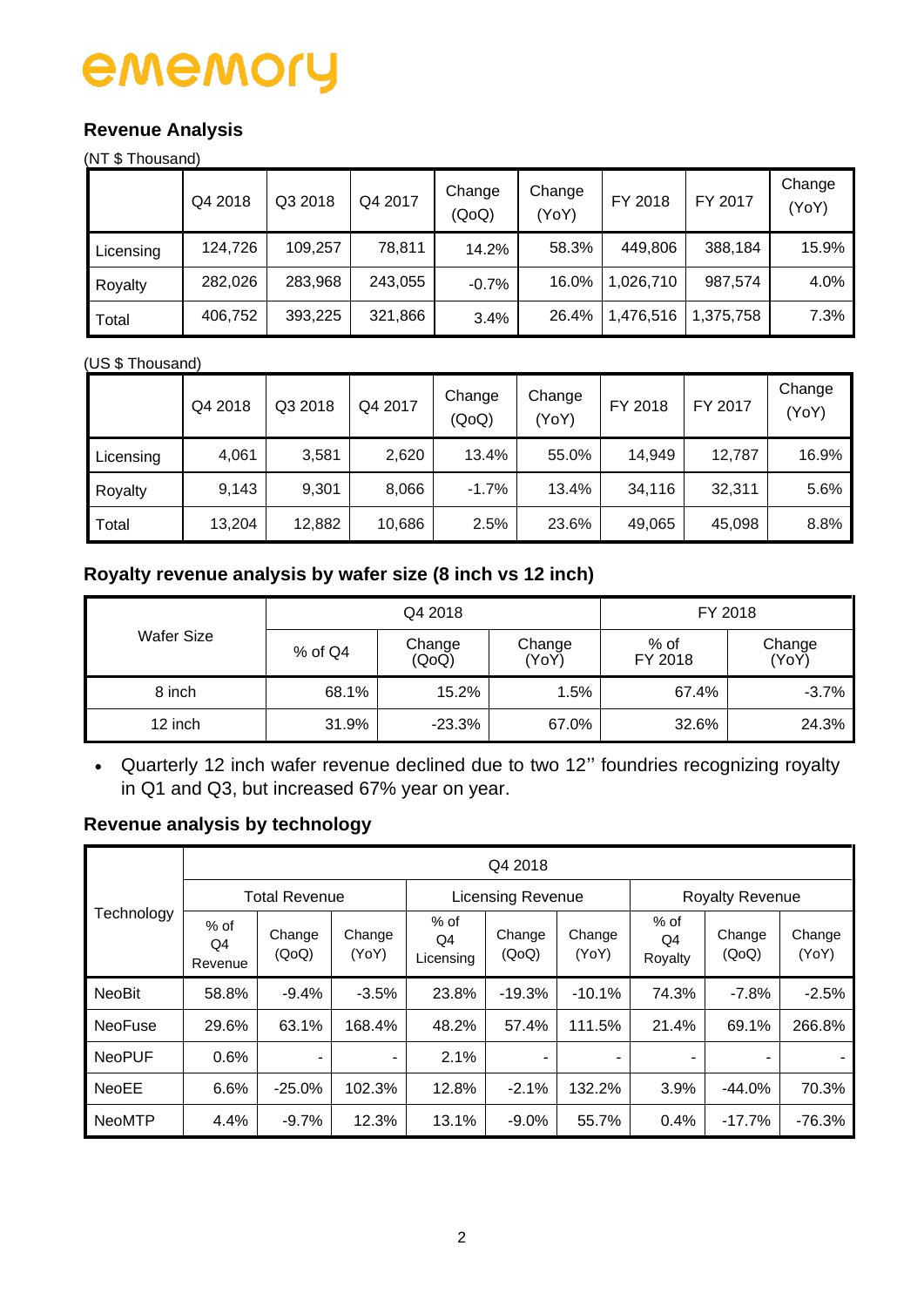|                | FY 2018                     |                      |                             |                 |                             |                 |  |  |  |  |
|----------------|-----------------------------|----------------------|-----------------------------|-----------------|-----------------------------|-----------------|--|--|--|--|
|                |                             | <b>Total Revenue</b> | Licensing Revenue           |                 | <b>Royalty Revenue</b>      |                 |  |  |  |  |
| Technology     | $%$ of<br>FY2018<br>Revenue | Change<br>(YoY)      | % of<br>FY2018<br>Licensing | Change<br>(YoY) | $%$ of<br>FY2018<br>Royalty | Change<br>(YoY) |  |  |  |  |
| <b>NeoBit</b>  | 64.8%                       | $-9.5%$              | 30.2%                       | $-15.6%$        | 80.0%                       | $-8.4%$         |  |  |  |  |
| <b>NeoFuse</b> | 22.0%                       | 104.4%               | 43.0%                       | 60.8%           | 12.8%                       | 239.5%          |  |  |  |  |
| <b>NeoPUF</b>  | 0.2%                        |                      | 0.6%                        |                 | ۰                           |                 |  |  |  |  |
| <b>NeoEE</b>   | 8.4%                        | 33.5%                | 12.6%                       | 6.4%            | 6.6%                        | 69.8%           |  |  |  |  |
| <b>NeoMTP</b>  | 4.6%                        | 1.8%                 | 13.6%                       | 14.1%           | 0.6%                        | $-49.3%$        |  |  |  |  |

- NeoBit:  $\overline{OP}$  technology covers from 0.35um to 55nm. Applications: DDI, PMIC, fingerprint, sensors, MCU, and etc.
- NeoFuse: OTP technology covers mainly from 55nm to 7nm. Applications: DRAM, AP, game console, FPGA, DTV, OLED driver, set-top Box, surveillance, CIS, SSD controller, Connectivity IC, auto sensors, and etc.
- NeoPUF: OTP technology covers mainly from 0.11um to 7nm. Applications: FPGA, Security MCU, IoT, Cartridge, and etc.
- NeoEE: MTP technology covers from 0.3um to 0.11um, allowing up to 100K rewritable times with zero additional masking layers. Applications: Fingerprint, MCU, P-gamma, OIS, RFID, and etc.
- NeoMTP: MTP technology covers from 0.18um to 55nm, offering high density memory with 1K rewritable times with zero additional masking layers. Applications: Wireless chargers, type c, smart PMIC, MCU, touch panel controller, gauge IC, and etc.

## **Key Business Developments**

### **Licensing**

- Technology License
	- 。 7 licensing contracts were signed with five different foundries (2 NeoBit, 3 NeoFuse, 1 NeoEE, and 1 NeoMTP) during the quarter.
	- As of December 31<sup>st</sup>, 2018, we have technologies under development for adoption on 92 different process platforms, ranging from 0.18um to 7nm.

|            | $7/10$ nm                | 12/14/16nm | 28nm | 40 <sub>nm</sub> | 55/65nm | 80/90nm        | $\tau$ otal |
|------------|--------------------------|------------|------|------------------|---------|----------------|-------------|
| Qualified  | $\overline{\phantom{a}}$ | ີ          | 15   | 10               | 19      | 1 <sup>c</sup> | 57          |
| Developing |                          |            | 14   |                  | 12      |                | 44          |

### Development of Key Technology on 12-inch Nodes

### • Design License

- 。 A total of 108 product tape-outs in the fourth quarter of 2018.
	- 1 tape-out at 7nm for advance SoC.
	- 5 tape-outs at 22nm/28nm for multi-media and SSD controller.
	- 15 tape-outs at 40nm for OLED driver, LCD driver, blue tooth, SSD controller,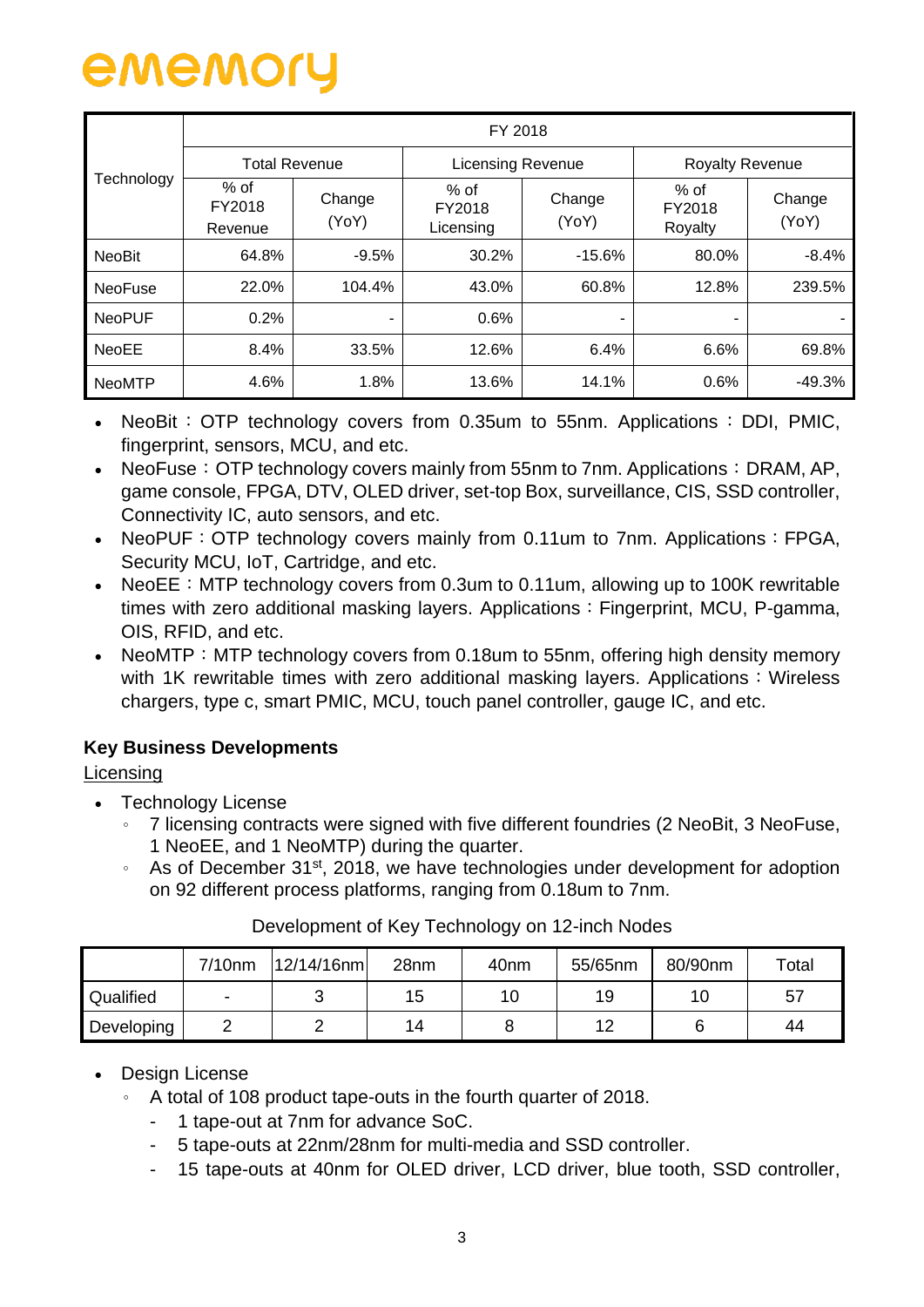TDDI, and network IC.

- 9 tape-outs at 55nm/65nm for LCD driver, MCU, TDDI, network IC, and sensor-related.
- 6 tape-outs at 80nm/90nm for OLED driver, LCD driver, and TDDI.
- 10 tape-outs at 0.11um/0.13um for PMIC, LCD driver, HDMI, audio, and etc.
- 60 tape-outs at 0.15um/0.18um for PMIC, LCD driver, MCU, fingerprint, sensorrelated, motor driver, network IC, and etc.
- 2 tape-outs under 0.25um for sensor-related application.
- 。 As of December 31st, 2018, eMemory's cumulative number of design licenses increased to 4,339, a direct result of our ongoing effort in expanding and diversifying our technologies for adoption in a wide range of applications.

#### **2019 Outlook**

License

- Technology license: Strong customer demand continues to drive license activities among foundries partners from legacy process to most advance node. In addition, expanding our IPs into IDMs and DRAM Fabs brings more licenses.
- Design license: Increasing accumulated IPs in library, more new customized designs and higher ASP of design license fee of NeoFuse continue to drive design licenses growth.

#### Royalty

- 8 inch royalty: Royalty will grow due to mass production of two leading US customers power management related products and underglass fingerprint sensors. We will continue to deploy our technology into automotive, healthcare, IOT beyond smartphone application. All these applications require our OTP and MTP to trim analog function and parameters setting.
- 12 inch royalty: The royalty will grow from more new applications, including Network IC, DTV, STB, SSD controller, Bluetooth, OLED driver, TDDI, smart meters, surveillance and DRAM. As these product wafer price is higher than our average, we expect the increase of royalty from 12" wafer will be more significant.

#### **Future technology development**

- Continue developing 7nm and 5nm technology platforms.
- Work with leading IDMs on emerging memory MRAM and ReRAM.
- Partnership with largest processor IP company to embed NeoFuse and NeoPUF as root of trust into secure processor.
- Establish NeoPUF based security IP platform.

#### **Financial Review**

#### Gross margin

Gross margin remained the same at 100%.

Operating expenses and operating margin

Total operating expenses for the quarter was NT\$ 222.53 million and represented 54.7%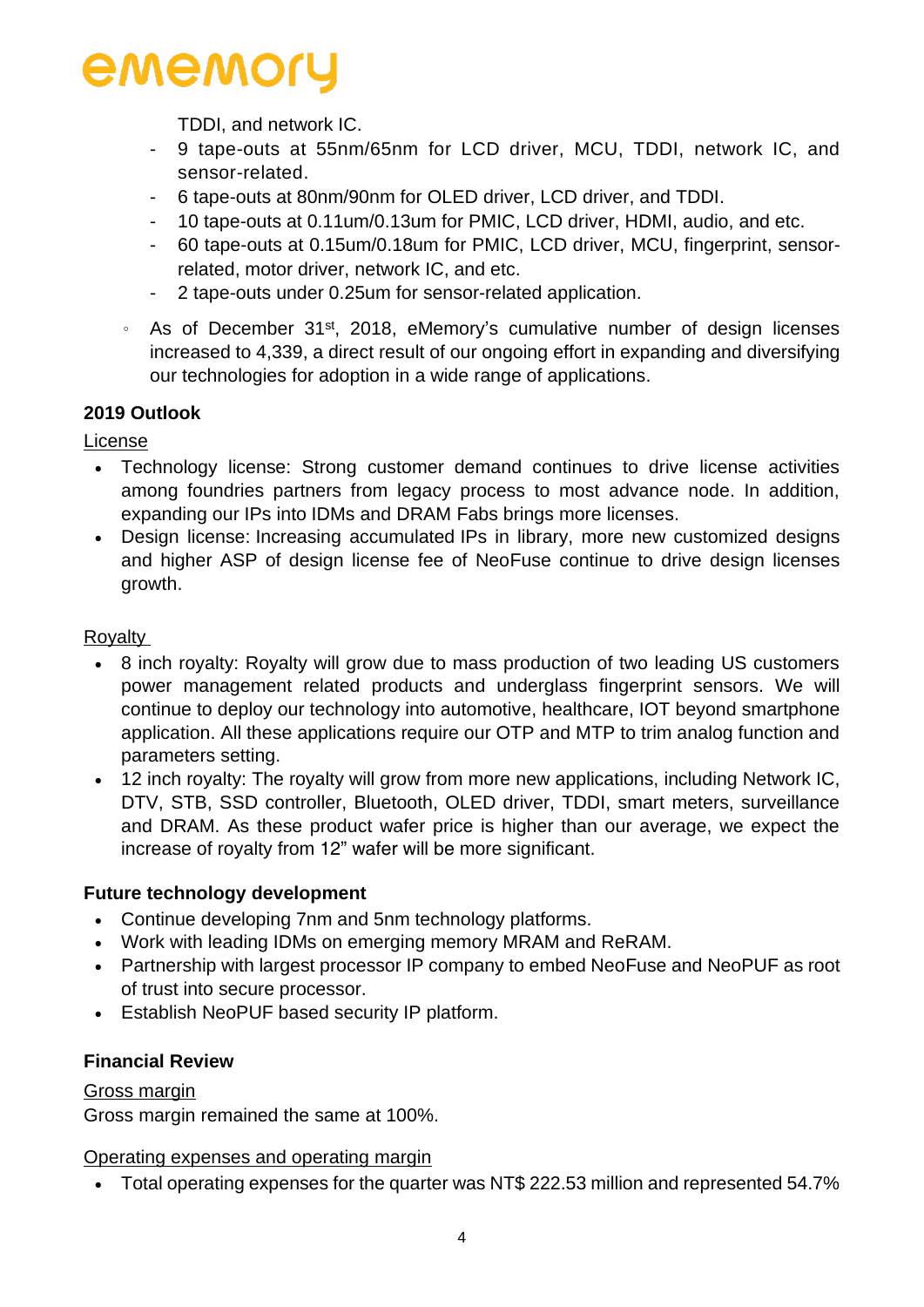of total revenue, down from 57.6% of total revenue in the prior year.

- Full year 2018 operating expense was NT\$ 803.78 million and represented 54.4% of total revenue, down from 56.2% of total revenue in the prior year.
- Operating expenses increased 8.9% sequentially and 20% year-over-year. The sequential increase was primarily due to an increase of employee bonus for 7nm customer design-win.
- As a result, operating margin for the quarter was 45.3%, down 2.7 percentage points quarter on quarter but up 2.9 percentage points compared to Q4 2017.
- Full year 2018 operating margin was 45.6%, up 1.8 percentage points from the prior year.

#### Non-operating income and income tax expense

- Non-operating income for Q4 2018 increased 1,674.0% from Q4 2017 by realizing a NT\$1.23 million gain as a more favorable foreign exchange rate. Non-operating income decreased 5.8% sequentially to NT\$ 3.14 million. The reason was that the Company repurchased treasury stocks, therefore, reduced interest income during Q4 2018.
- The fourth quarter effective tax rate was 12.7%.

#### Net Income and EPS

- Net income for the quarter was NT\$ 163.61 million, decreased 2.9% sequentially and increased 39.1% year-on-year.
- Earnings per share was NT\$ 2.20 in Q4 2018. Full-year 2018 earnings per share was NT\$ 8.13, up 2.9% from NT\$ 7.90 in 2017.

#### Current assets and current liabilities

- As of December 31st, 2018, cash decreased NT\$ 361.68 million from December 31, 2017 to NT\$ 1,302.00 million due to shares buyback. Total current assets including cash was NT\$ 1,483.61 million.
- Total current liabilities increased NT\$ 33.63 million from December 31, 2017.
- Net working capital was NT\$1,133.83 million and current ratio was 4.2x.

#### Cash flows

- At the end of 2018, net cash generated from operating activities totaled NT\$ 635.42 million, including NT\$ 698.83 million from income before income tax, NT \$50.60 million from depreciation and amortization, and NT\$ 114.01 million used in other operating activities, which included tax payment of NT\$ 75.90 million.
- Net cash used in investing activities was NT\$ 28.26 million at the end of 2018, primarily relate to capital expenditures and acquisition of intangible assets.
- At the end of 2018, net cash used in financing activities was NT\$ 969.71, mainly attributable to dividend payments and share repurchases.
- As a result, cash decreased by NT\$ 361.68 million to NT\$ 1,302.00 million from December 31st, 2017 to December 31st, 2018.

#### Employee

 As of December 31st, 2018, eMemory had 250 full-time employees, which included 175 R&D engineers